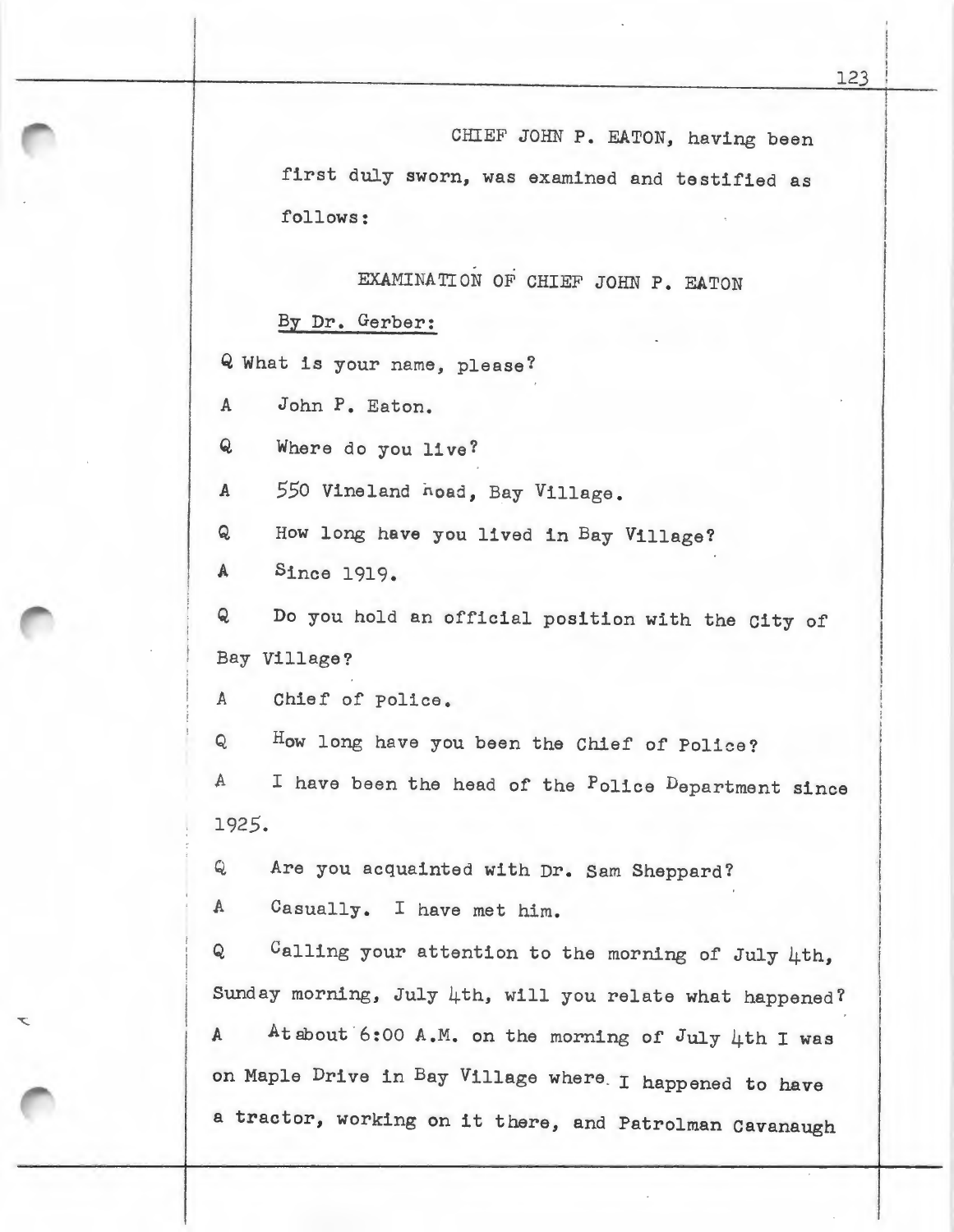drove up to pick me up, informed me that there had been a murder committed, at the Sheppard residence on Lake Road. He drove me to the Sheppard house. When I arrived the Mayor's car was in the driveway. In back of that was the City ambulance. The other police cruiser was there, and I believe Dr. Stephen Sheppard and Dr. Richard Sheppard's car was there. I don't recall what other cars if any there were.

Q. Can you give me the approc imate time?

*A* That was between 6:20 and 6:30. When I arrived I went first to the bedroom of Mrs. Sheppard and verified the fact that she had been murdered. I came downstairs and talked to Mayor Houk who was there ahead of me. He gave me a brief summary of what he knew about the facts. At that time we put a call in for the coroner's office and called the Cleveland Police Department and asked them if they could possibly give us some help.

Then we went outside and looked are und the outside of the house and came back in again and the Mayor and I walked down to the beach, because in his statement Dr. Sam had related struggling with somebody on the beach and having come to in the water. There were wet foot prints or wet spots on the steps that looked like they had been made by wet feet.

I went up the stairs and into the front room.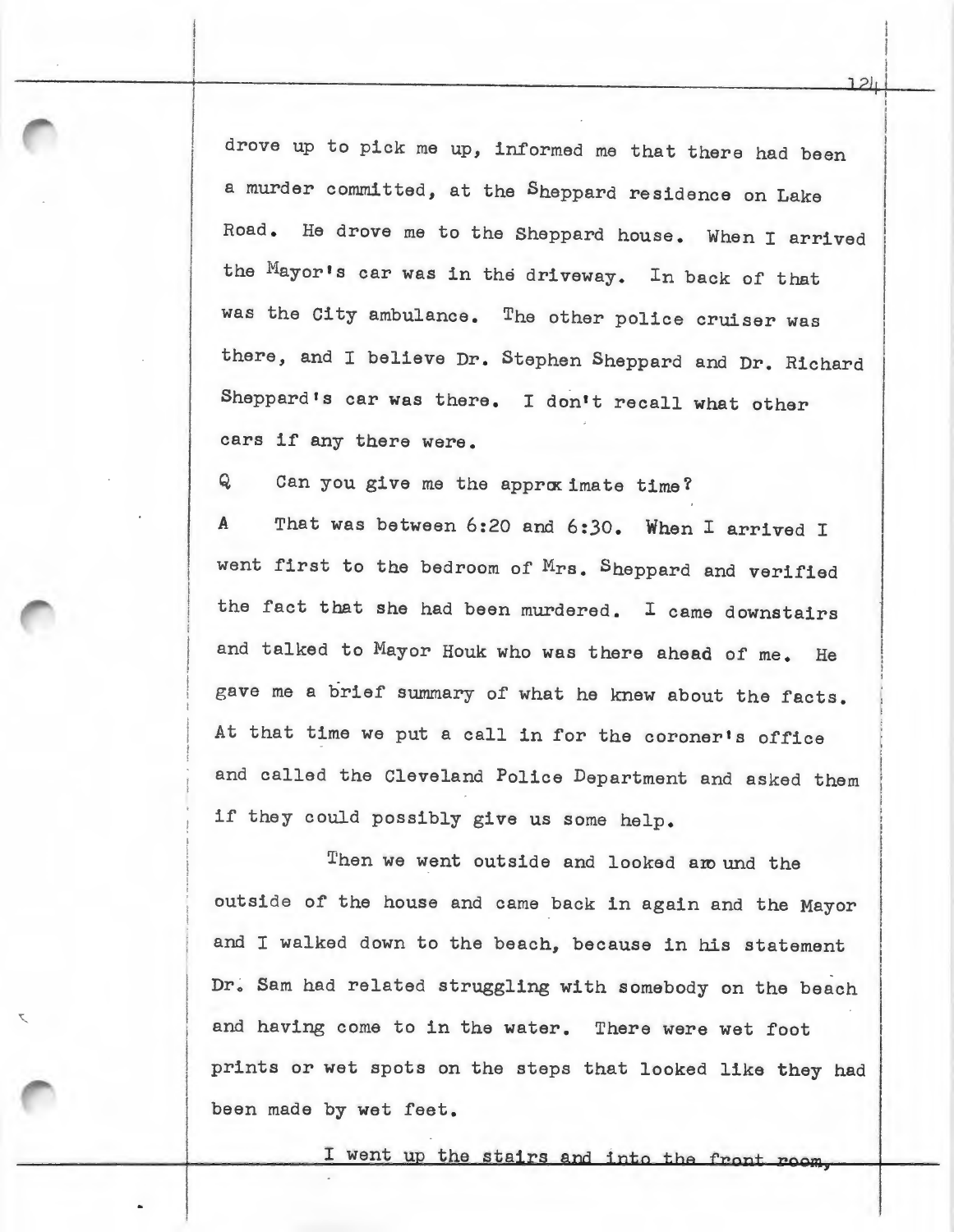NO<br>FLASHBUCKS<br>WHEN<br>CHIP<br>LEAVES 125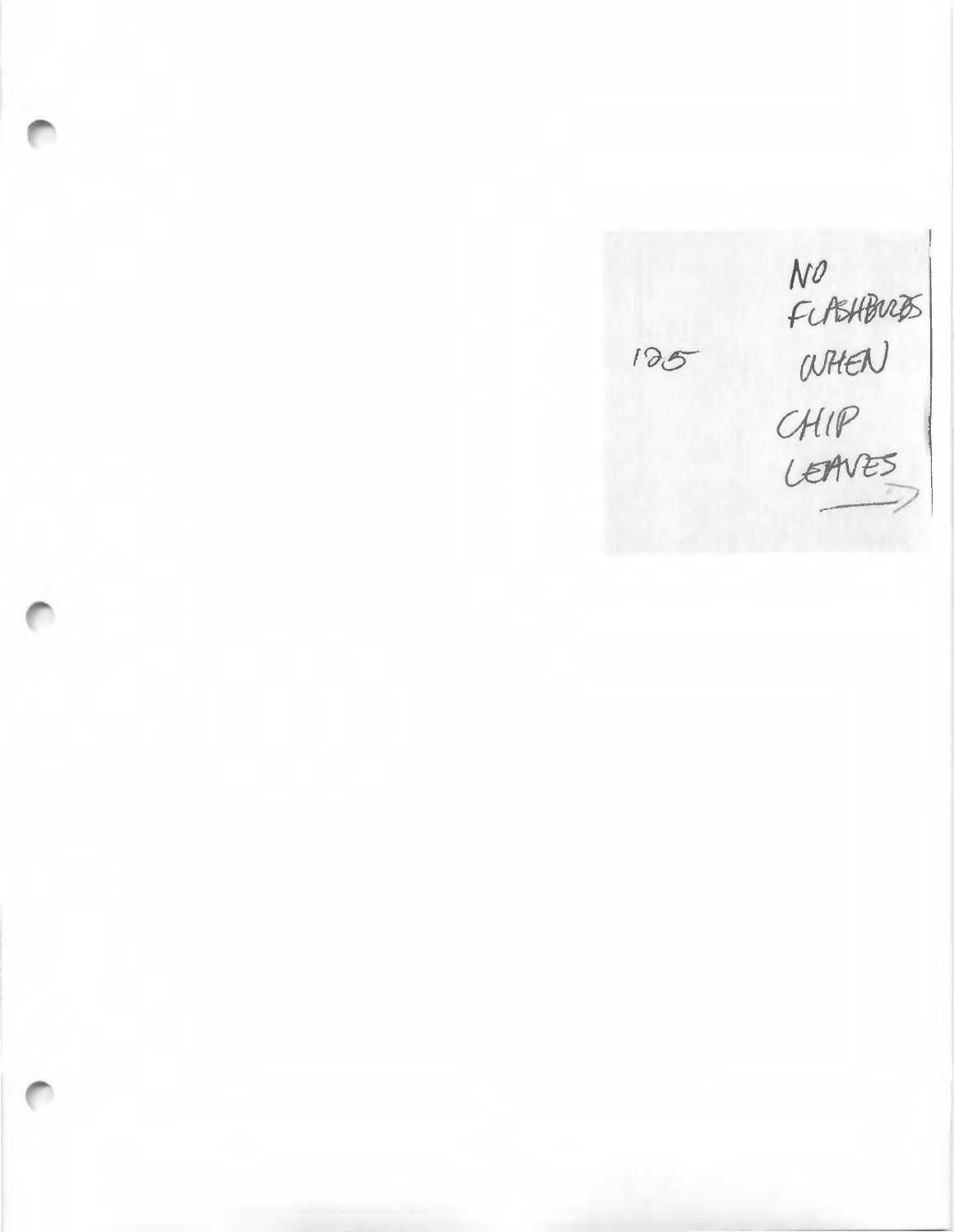the north room, through the north door. There were foot prints of what appeared to be two people and a dog going east from that point towards the Metropolitan Park. Q Where were the foot prints located? A Right on the edge of the sand as close to the

shrubbery as they couldwalk, because the waves were rather high and if you didn't walk there you would get your feet wet. There were three persons on the west pier. The Mayor and I walked over there and talked to them to find out what they knew, and then we came back.

We later checked and found that those foot prints were made by two firemen and the Sheppard dog which had preceded us on the same mission.

The rest of the time, spent some time outside the house and around the house searching for anything we might find. I might say that before this, though, that shortly before I arrived Dr. Sam had left I believe in Dr. Steve's car to go to the hospital, and about the same time Dr. Richard with the assistance of Mr. Houk got - the boy up and he disappeared I believe with  $Dr_a$  Richard Sheppard. About that time Dr. Gerber came on the scene. He wished to talk to Dr. Sam Sheppard, and he and I drove to the hospital in the police cruiser. I left Dr. Gerber off at the door of the emergency entrance to the hospital, and as we stopped there Dr. Sam and Dr. Steve

I I

÷.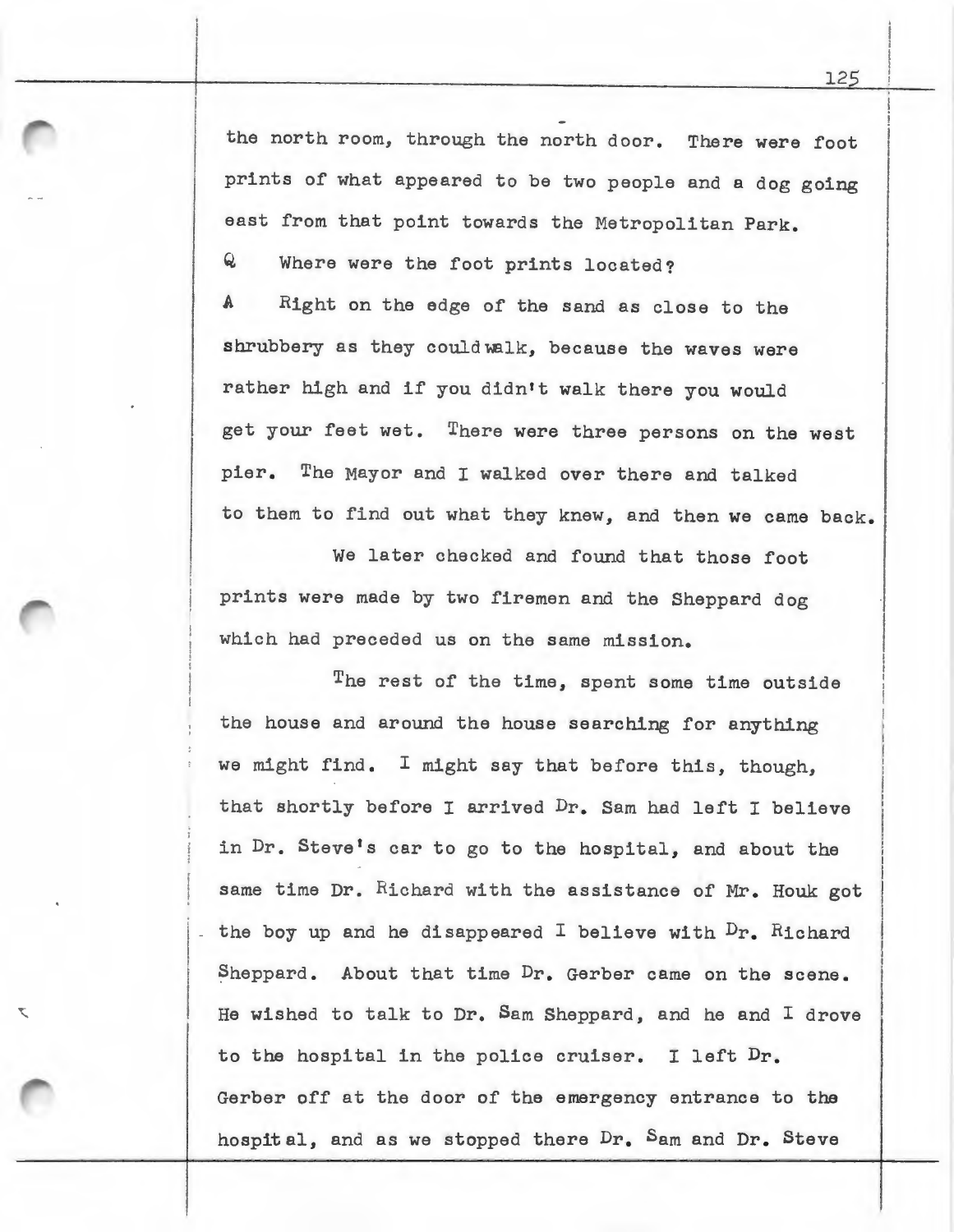Sam crearing<br>crearing

126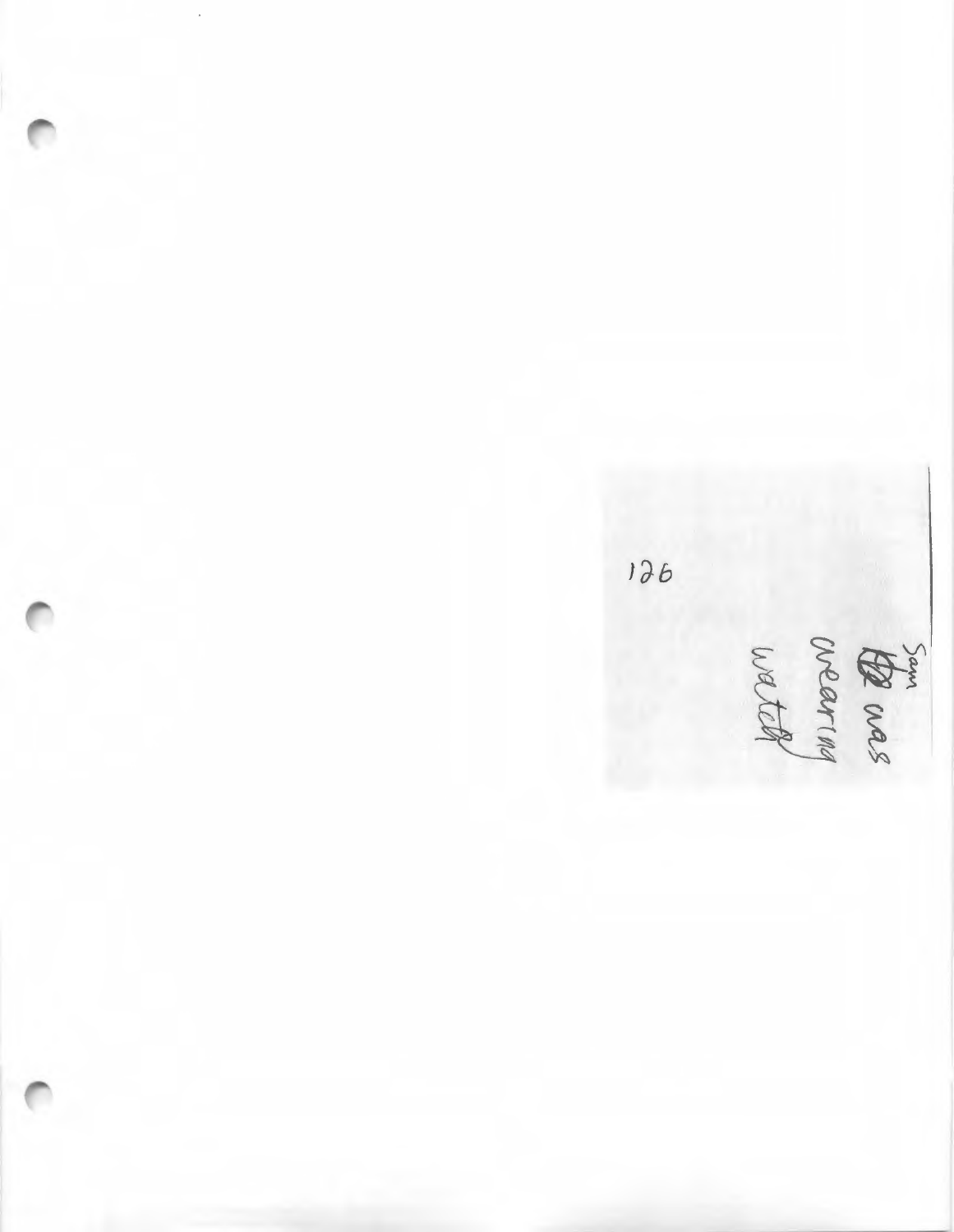drove up right behind us.

Q Do you mean Dr. Sam?

A No, Dr. Richard and Dr. Stephen. Not Dr. Sam, he was in the hospital. The .three of them went in and <sup>I</sup> proceeded home to change my clothes. When I arrived back which was possibly 15 or 20 minutes, Dr. Gerber met me at the door, he was ready to leave. He handed me a bundle of clothing, wet clothing, which he said was Dr. Sam's and asked me to make an inventory and hold them for him.

We drove back to the Sheppard residence and I about that time Mr. Shottke and Gereau of the Cleveland Homocide Squad were there and we checked farther with them. Some time during the afternoon, I don't exactly remember the time, Shottke came in with a green bag which had some articles of jewelry in it, namely a watch, a ring, and ' I I l i I i a gold chain with keys on one end and a knife on the other. We determined then or figured they were Dr. Sam's possessions.

 $\mathbf{I}$ I I So the three of us went to the hospital to see him. They talked to him first and asked him if he had a watch and a ring and a key chain and he said he did, and to the best of his knowledge he had been wearing them the night before. I then showed him this bag and he identified it as being a bag which had tools for his outboard motor in it, and which normally was kept

126

i ! I  $\mathbf{I}$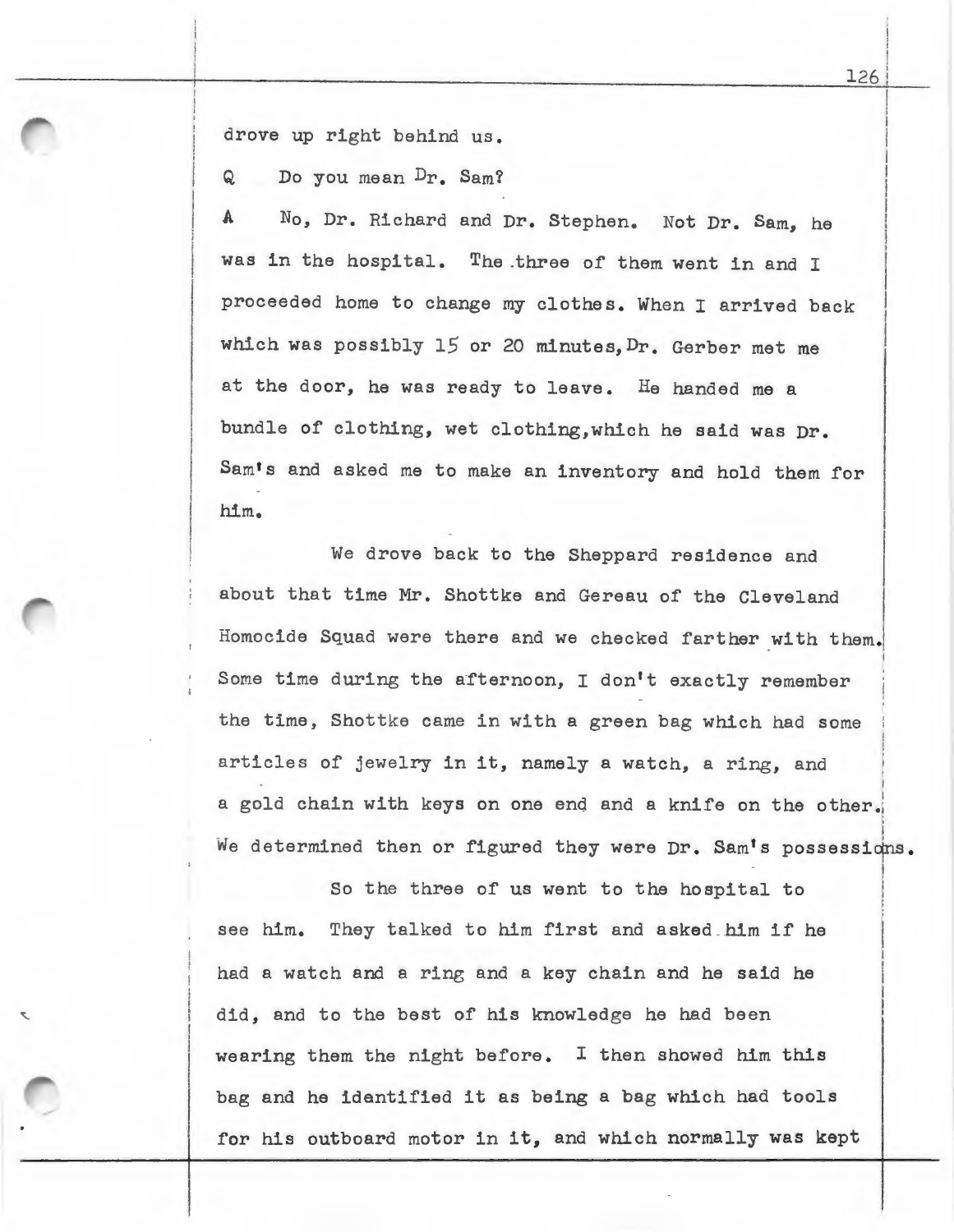in the desk drawer in his den. I then showed him the watch and the ring and he couldn't remember how it had gotten there, didn't remember anything about it.

Q You say, Chief, that you arrived somewhere between 6:20 and 6:30 in the morning?

A I am estimating that. I didn't look at my watch, but it should have been about that time.

Q When you arrived there was Dr. Stephen Sheppard and Dr. Richard Sheppard?

A As I recall they were.

4 Did you direct them to take Dr. Sam Sheppard to the hospital?

A No.

t

Q Did anyone to your knowledge?

 $\mathbf{A}$ As far as I know, no one. When I came back from going **I** down to the beach, one of those trips, he was gone, and i I didn't know for sure how he went, even. I I

Q Did you notice whether or not at a later time Dr. Richard and Dr. Stephen Sheppard returned to the Sam Sheppard home?

A Yes, they were there when Dr. Gerber and I started out for the hospital to see Dr. Sam Sheppard. They must have overheard our conversation and they followed us right down. They were both in Dr. Sam's station wagon at that time, I mean, Dr. Steve's station wagon.

I

i I i !  $\overline{\phantom{a}}$ 

I I I

I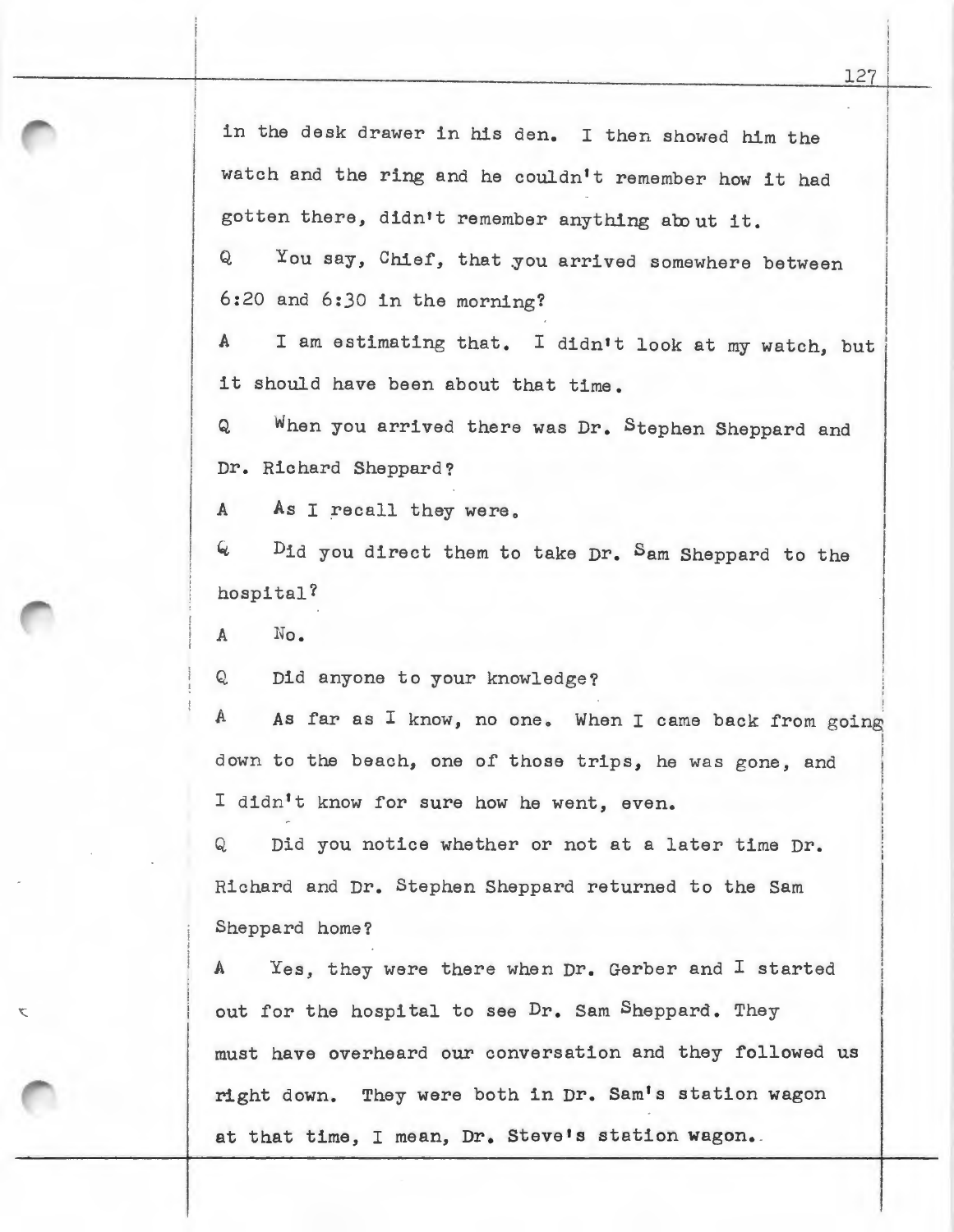Q How long did it take you to go down and look around the beach and come back?

A Oh, possibly 15 minutes. We walked over to the pier and talked at some length to these two men and a boy who were there.

Q Dia *jou* then return to the house?

A We returned to the house.

Q Did you see Dr. Sam Sheppard in the house at all? A The first time I came in the door, I believe, I have a faint recollection of him sitting in the den. That is as close as I got to him. I didn't talk to him, and I didn't see him after that, to my knowledge.

Q You didn't see him leave?

*A* No.

Q As far as you can recall, you only saw him fleetingly before he did leave?

*<sup>A</sup>*That **ts** right.

<sup>~</sup>Did you look into the den?

A At that time?

Q Yes.

A No.

Q Dia you subsequently look into the den?

**A** Subsequently I searched the den several times, searched every part of the house and all the ground **out**side.

i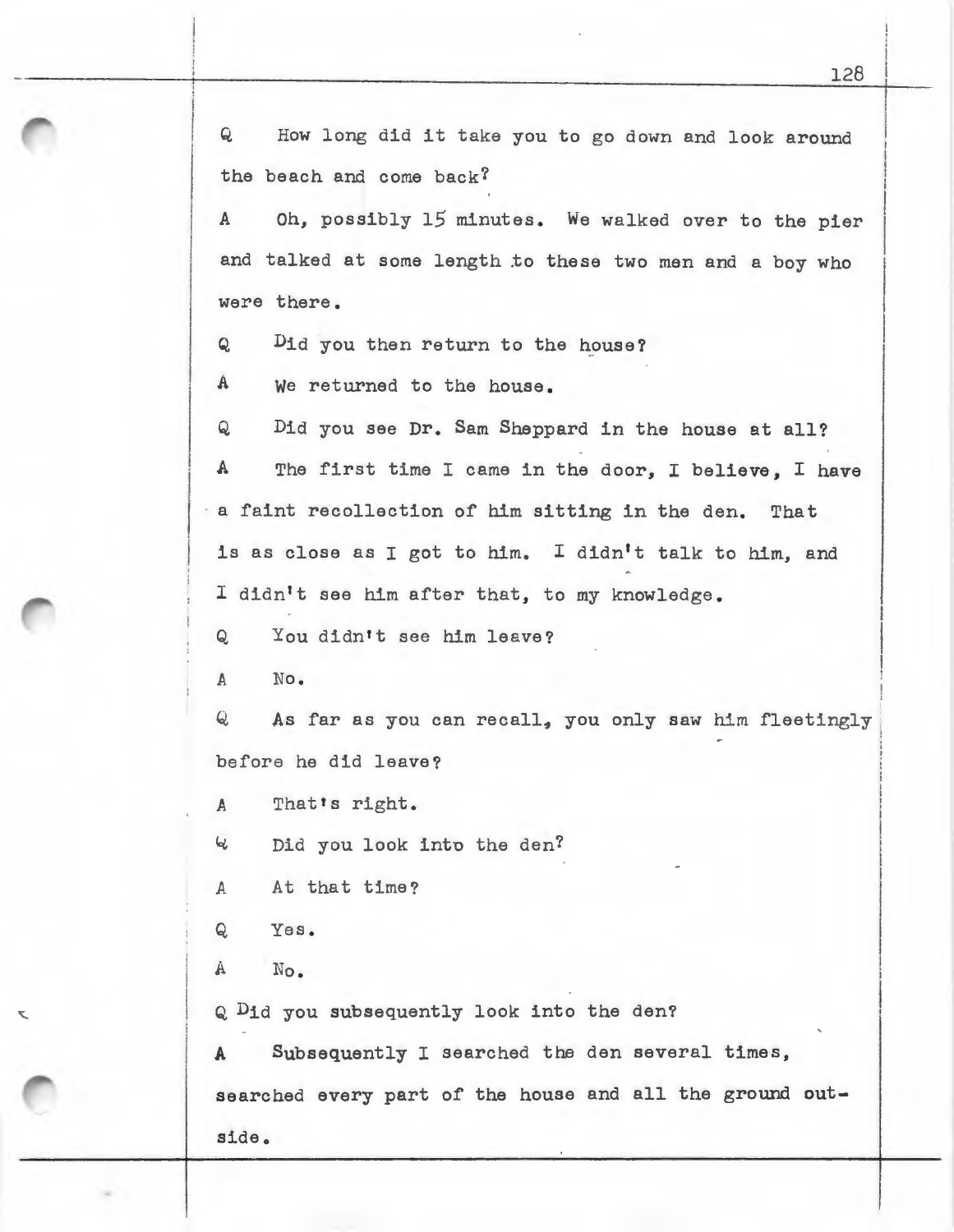Q Were you in the den when Dr. Stephen Sheppard knocked over one of the drawers that was sitting on top of another drawer?

*A* Yes, I was there at that time, yes.

Q What time was that?

A I don't remember whether it was before the coroner and I left for the hospital, or whether, I don't recall. <sup>I</sup>think it was later.

Q Do you know what time Patrolman Drenkhan took pictures? A When Patrolman Cavanaugh picked me up he had already stopped and picked up our camera.

Q If I were to tell you that Patrolman Drenkhan took pictures in that room at *8:05.:..-*

A That would probably be somewhere near the time. Q Then was that drawer upset before that or after that?

A I think it was upset after that because I believe we have pictures showing that drawer before it was upset.

 $Q$  Did you walk around the living room?

A You mean at which time?

 $Q$ At any time?

*A* Oh, yes, quite frequently.

Q Did you notice the couch in the living room?

A Yes.

•.

Q Did you notice the condition of the couch?

I I I ! !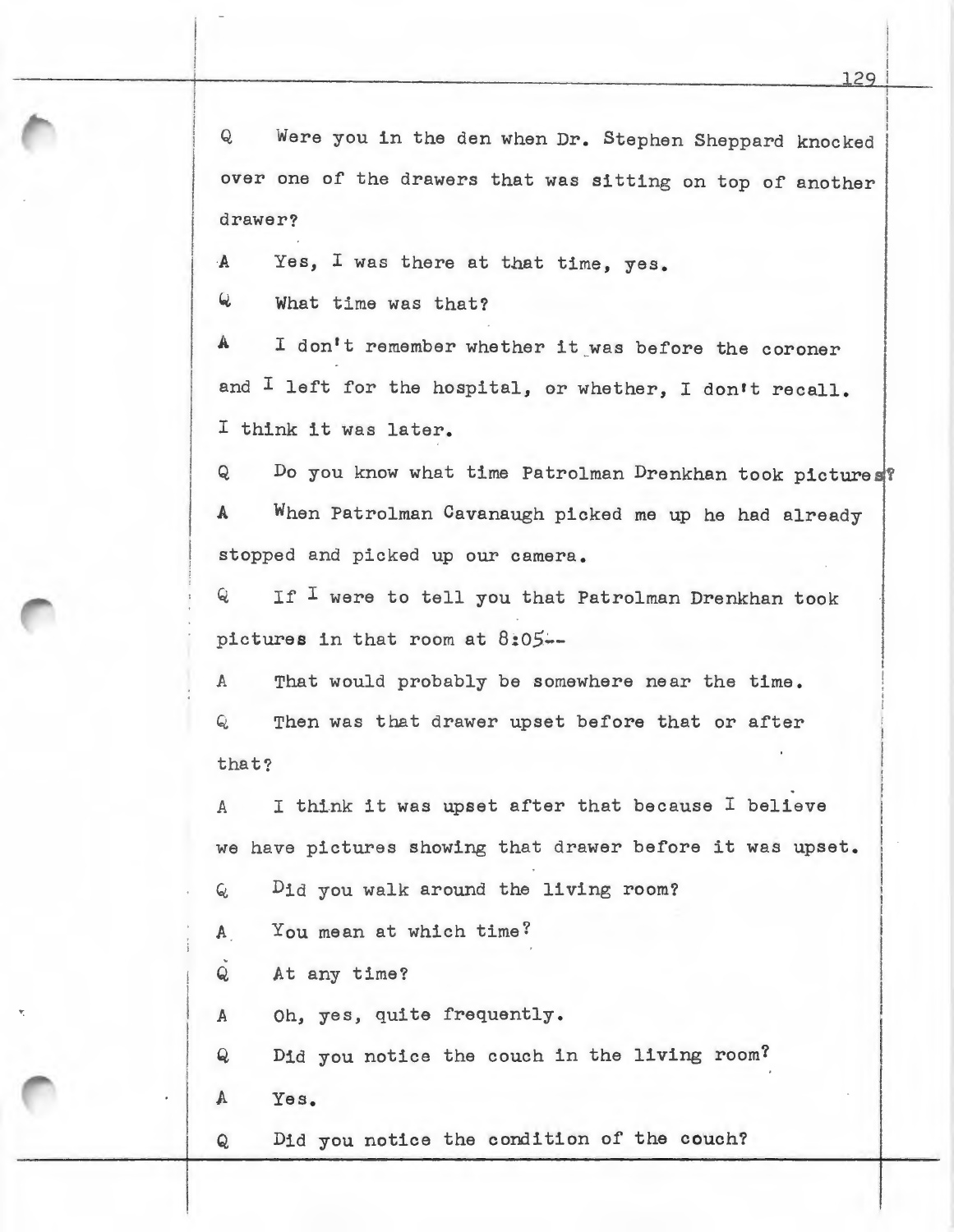A Well, the couch was, it looked like it didn't have any creases in it or anything, it was quite smooth, and there was a pillow on the north end of the couch and a pillow at the south end. As I recall, it was up against the wall somewhat, and a coat, brown corduroy coat which was nicely folded and laid on the end of the couch, across the end of the couch.

Q Did you go up in the bedroom?

A Oh, yes.

 $\overline{\mathbf{C}}$ 

Q Did you notice any disturbance on the bed other than Mrs. Sheppard?

*A* There was *no* sign of a struggle or anything. I mean, things were disarrayed some, but not

Q Where were they disarrayed?

A She was lying on the bed about, her head was about one-third of the way down, her feet were over the edge of the bed, her knees were bent over the edge of the bed. Her pajama tops were pulled up. Her lower part of her body was covered by a sheet. Of course, I don't know whether it was there originally or whether somebody placed it there before I got there.

Q You understand that someone had been in that room before you got there?

I know that Dr. Richard had been in there and pro**nouncea er dead because I asked him about how long he**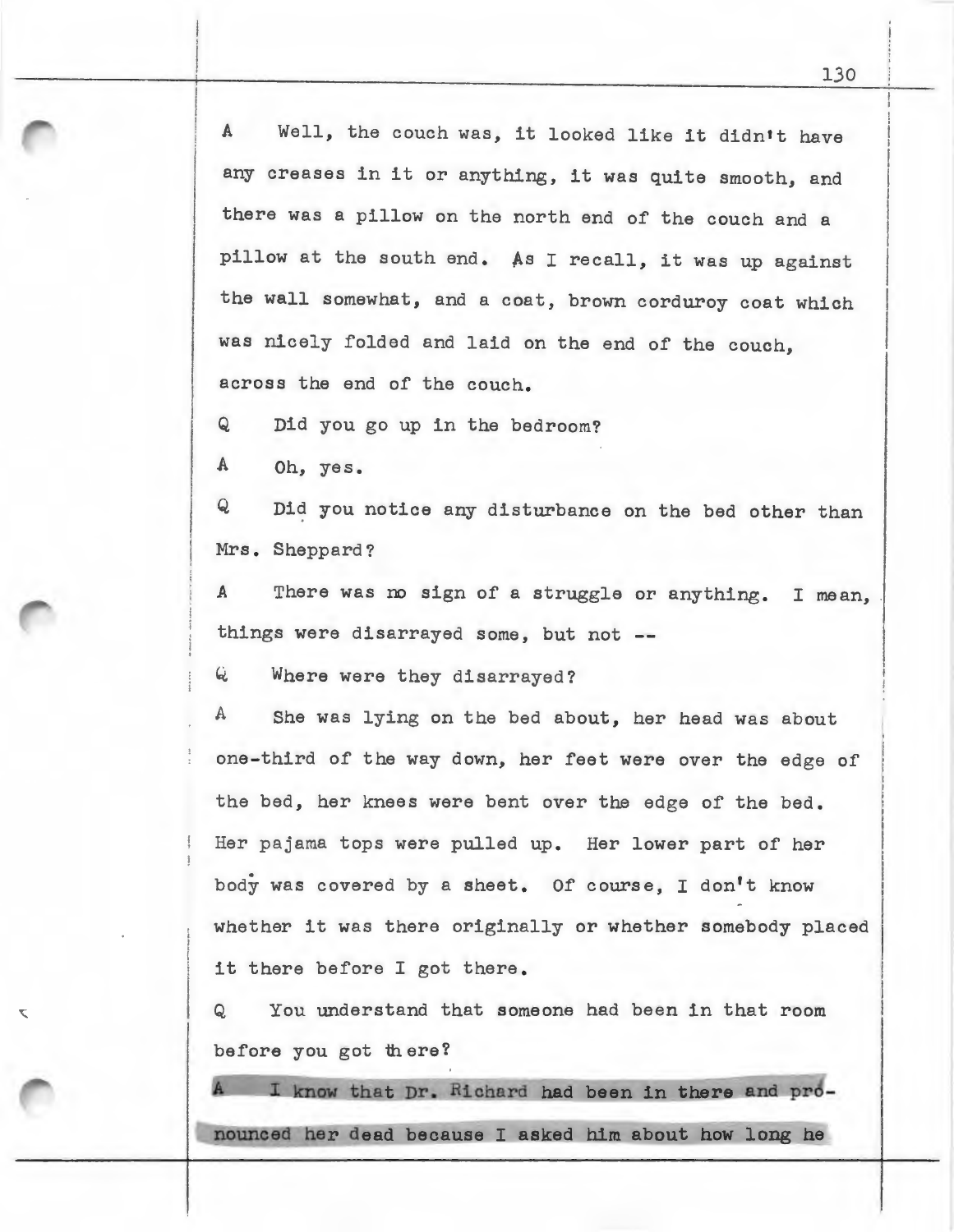Dr. Richard<br>Sheppard's<br>est. time<br>of death<br>"sicoam"<br>sicoam"

 $131$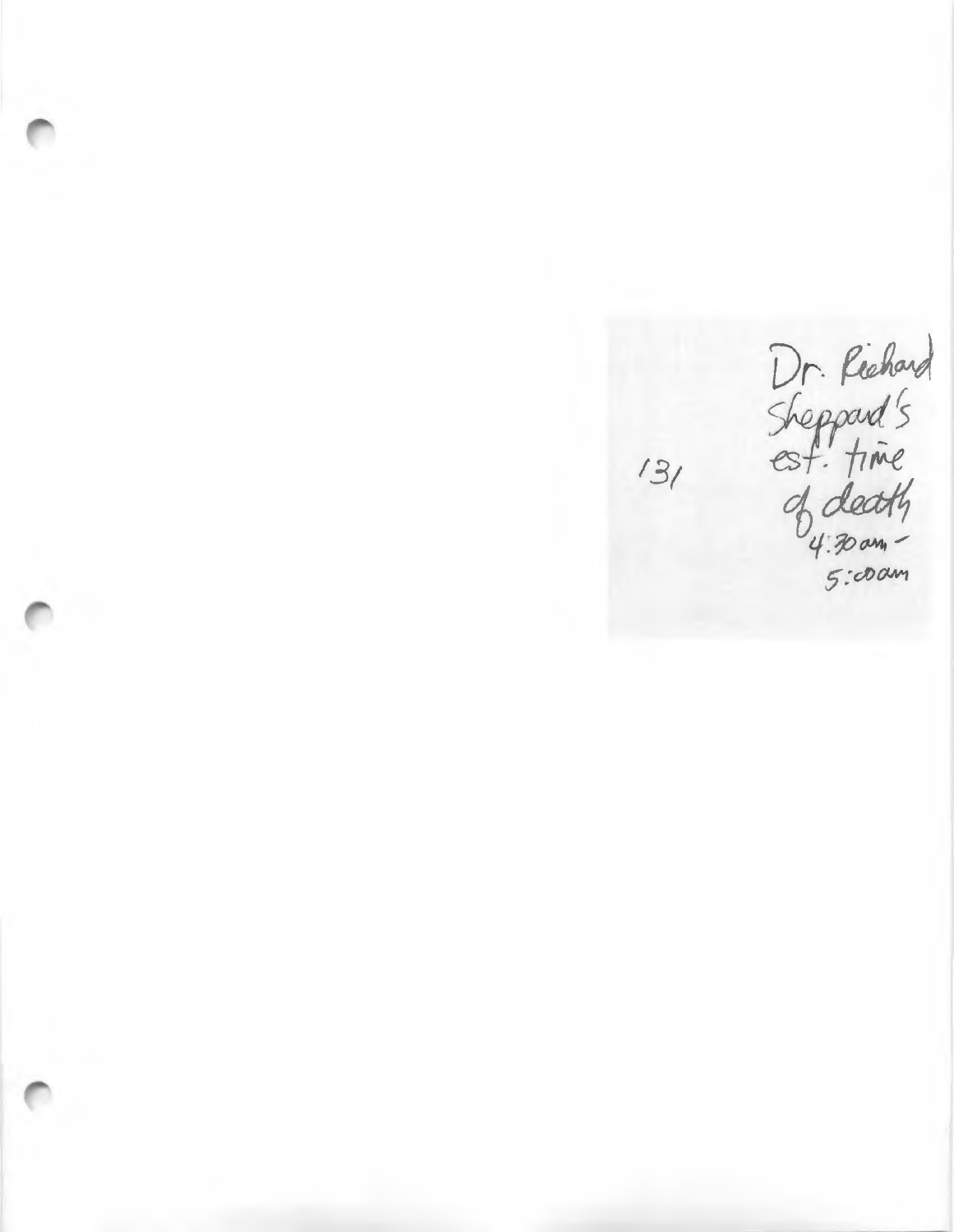131 thought she had been dead. What did he say? A He said about an hour and a half to two hours perhaps. Q What time was this estimate? That was shortly after I got there. Maybe  $6:30<sub>4</sub>$ I  $6:40.1$ Q Not later than 6:40? *A* That•s right. Q And he said she had been dead about two hours? A An hour and a half to two hours. Q Was the blood on the bed dry or tacky or sticky when you looked at it? <sup>A</sup>It seemed to me to have been coagulated considerably. Q Do you call that dry? A No. Q S<sub>t</sub>icky? *A* Like mucilage. <sup>~</sup>Tacky, is that what you mean? A That would be pretty close. 4 You are positive that Dr. Sheppard, Dr. Richard Sheppard said that she had been dead an hour and a half to two hours at approximately  $6:30$  to  $6:40?$ A I can't be absolutely certain of the time, but that was the statement he made, and I believe it was about that time.

 $\overline{\mathbf{C}}$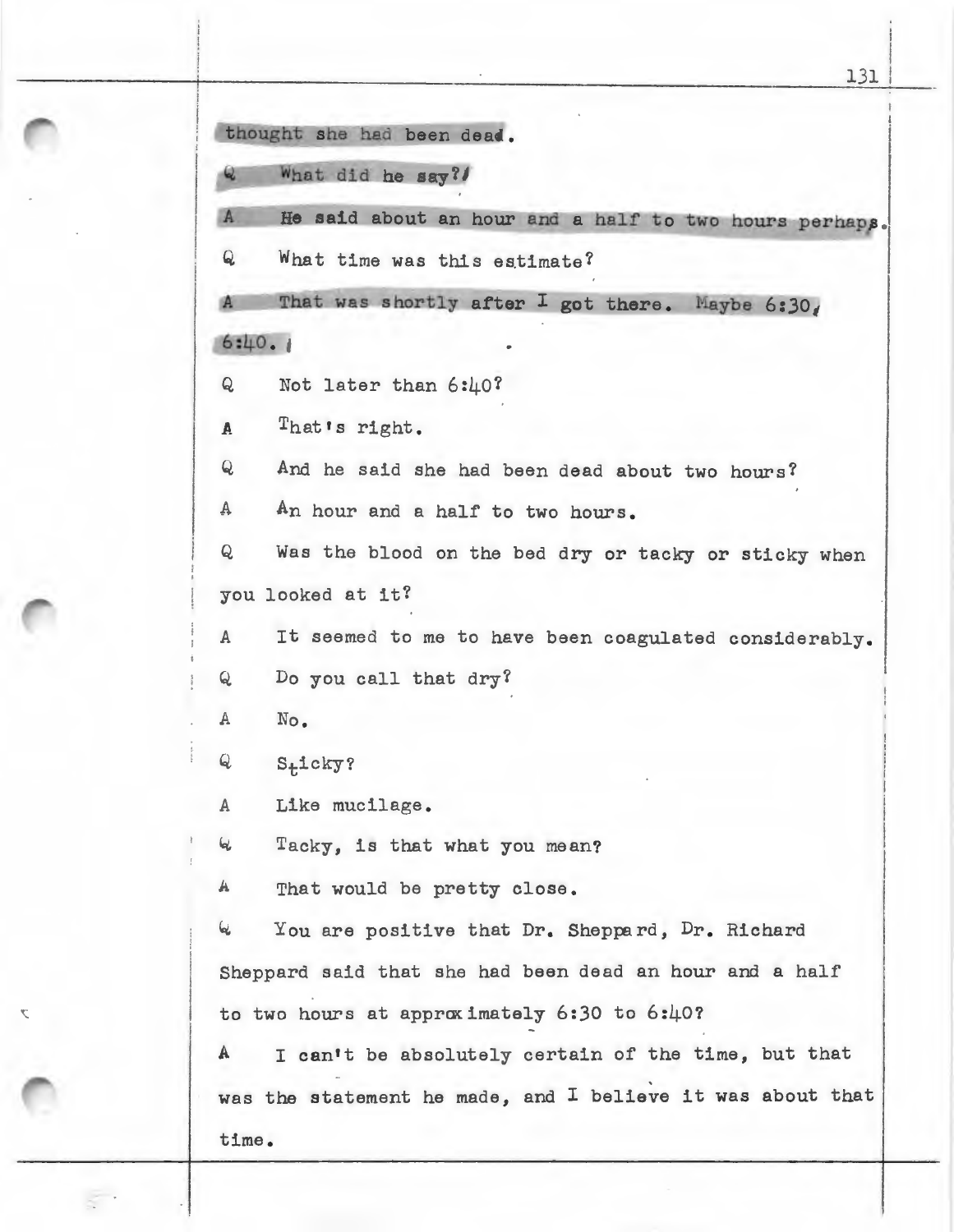Q Was anyone else present when he said that? A I think not. Q Do you know whether you and he were alone, in what part of the building at the time? A I am not certain now. I think we were downstairs. I asked him just as a matter of information how long he thought she had been dead. Q Is this the first time you related that information? A No, that is in my statement. Q It is in your statement? A Yes. Q Did you notice anything in the kitchen disarrayed, distorted, or out of order? A Nothing that seemed what would ordinarily be. I don't recall anything. Q Did you notice -- did you finish? *A* Yes. Q Did you notice any other jackets in the living room or in any other room in the building? A As I recall there was a jacket, I believe there were two jackets that laid or hung over a chair opposite the north door. Q Can you describe the jackets? A One of them had something on, it looked to be something

like an athletic jacket or sweater. It had some sort of

i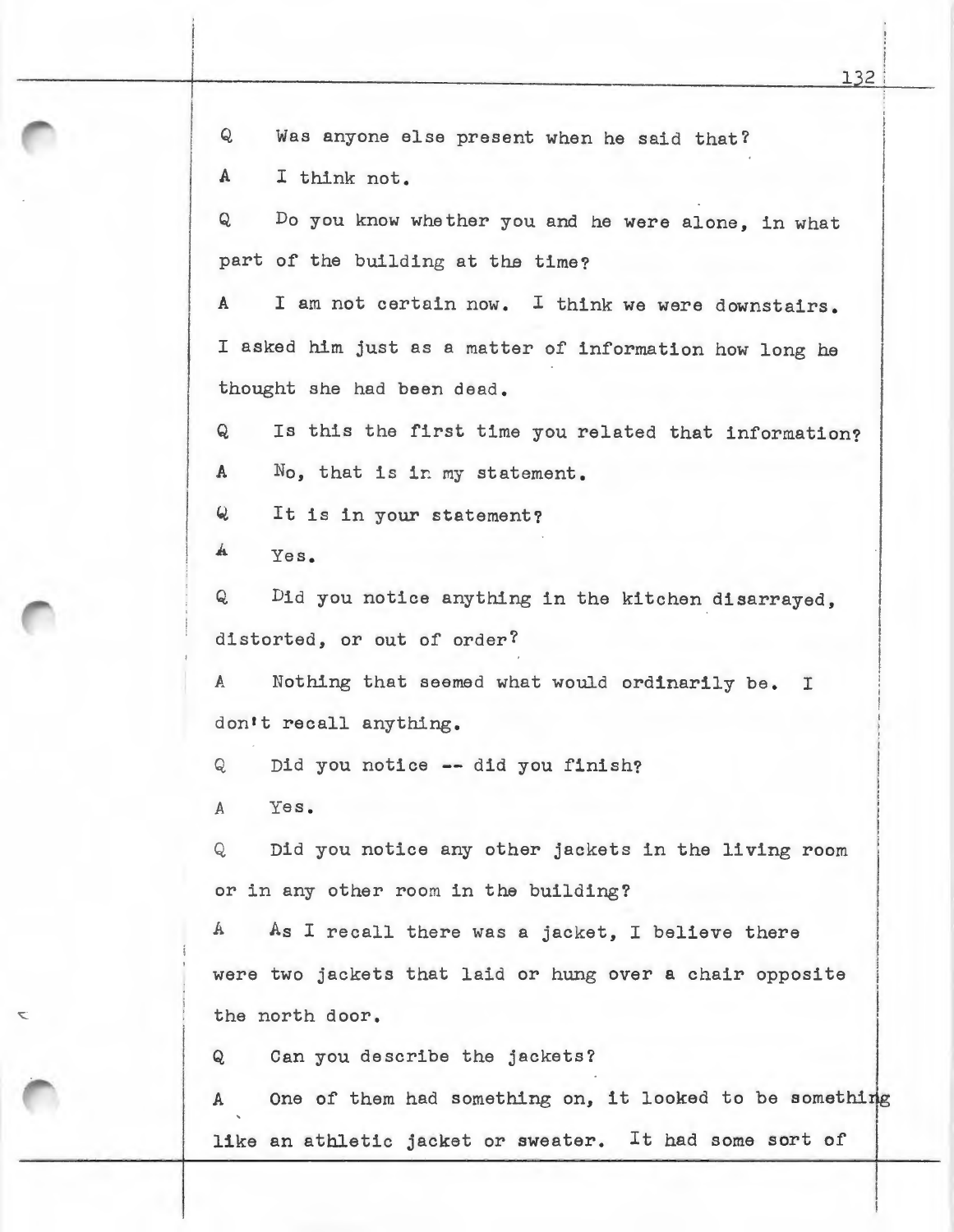an insignia on it. I don't recall just what the other one was, what color or anything.

Q Did you notice any other jackets?

*A* I believe there were two jackets there.

Q Two?

 $\overline{\phantom{0}}$ 

A I believe there were.

Q That was over the chair, over the arm of a chair? A Laying over the chair, it would be just about opposite the north door of that room. Just around the corner from his hallway as you come in.

Q That was just, as you walk in that would be just to the west of the hallway?

A Yes, that's right.

Q Did you notice any other jackets?

A Well, there was some clothes, some of her clothes were up on the chair in the bedroom.

Q What condition was the clothes in the bedroom on the chair?

A There were two pair of shorts, as I recall, which were neatly folded, and there were a couple of jackets, that she had hung over the edge of the chair. They didn't seem disarrayed in any way and there didn't seem to be any blood on them.

Q Did you notice any other clothing, jacket clothing downstairs?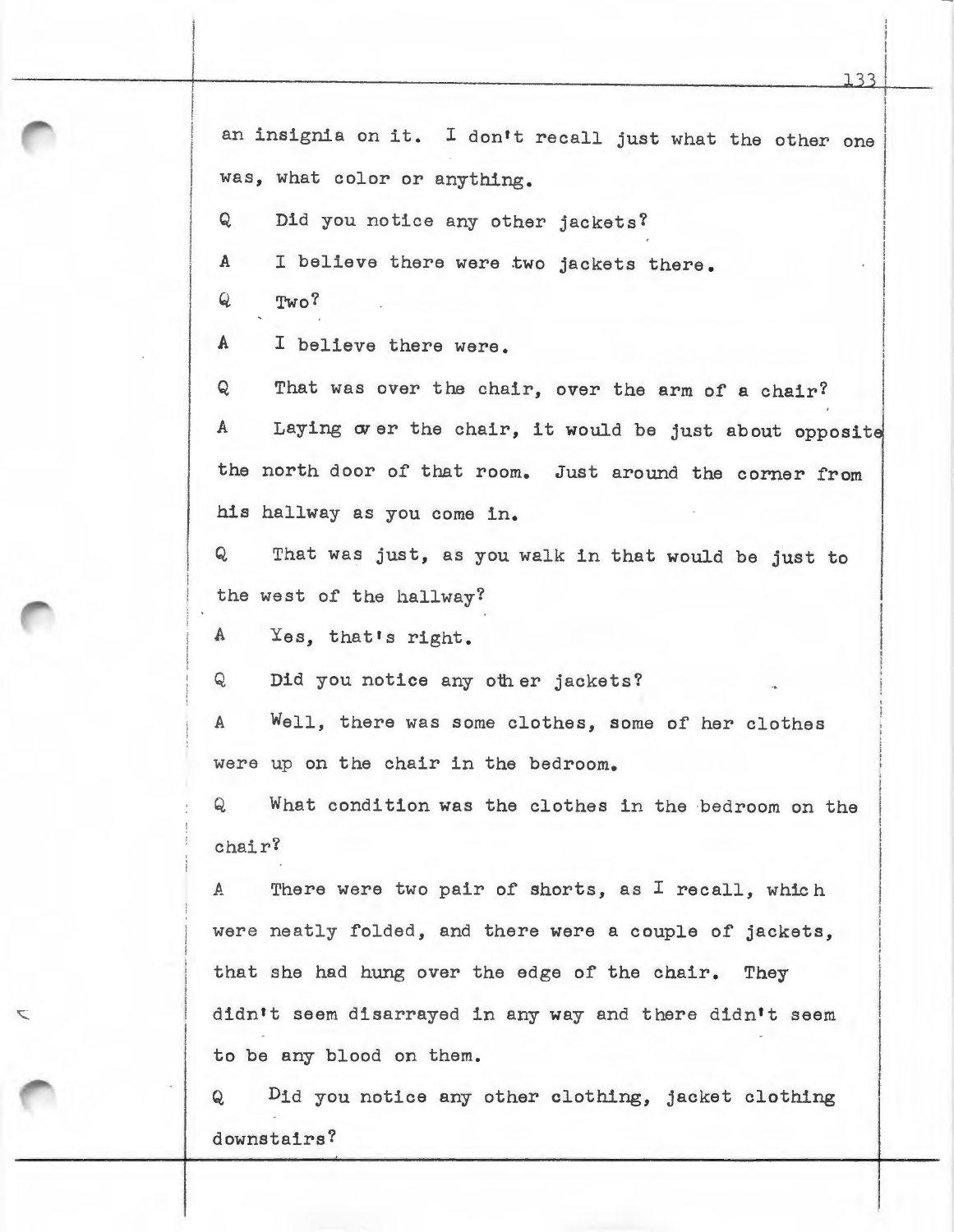A In the kitchen, as I recall, there was a jacket.

Q Whose jacket was that?

i I ·i

A I was told it belonged to  $Dr$ . Sam.

Q Can you relate the circumstances surrounding that jacket that was found in the kitchen?

A Well, it was told to me that the jacket, that he had been wearing it in the basement when they were playing down there and when he came up he left it there. I believe, maybe one of the Ahern children brought it up and left it in the kitchen.

 $6$  Are you acquainted with the Sheppard family?

A Only casually .

Q Were you acquainted with Marilyn Sheppard in life? A No. I met her frequently when passing by, when her youngster was out, putting him on the bus.

Q Did you have any reason to learn of any activities of Dr. Sam Sheppard?

A What do you mean by activities? I don't understand. Q Well, the things that he was doing?

A Well, we met him occasionally at the hospital in connection with accident cases or emergencies of one kind or another. We met occasionally on meetings of civilian defense on which he was active. I never met him socially except once when he was a guest over at the dance club I belong to about a year and a half ago, he and his wife.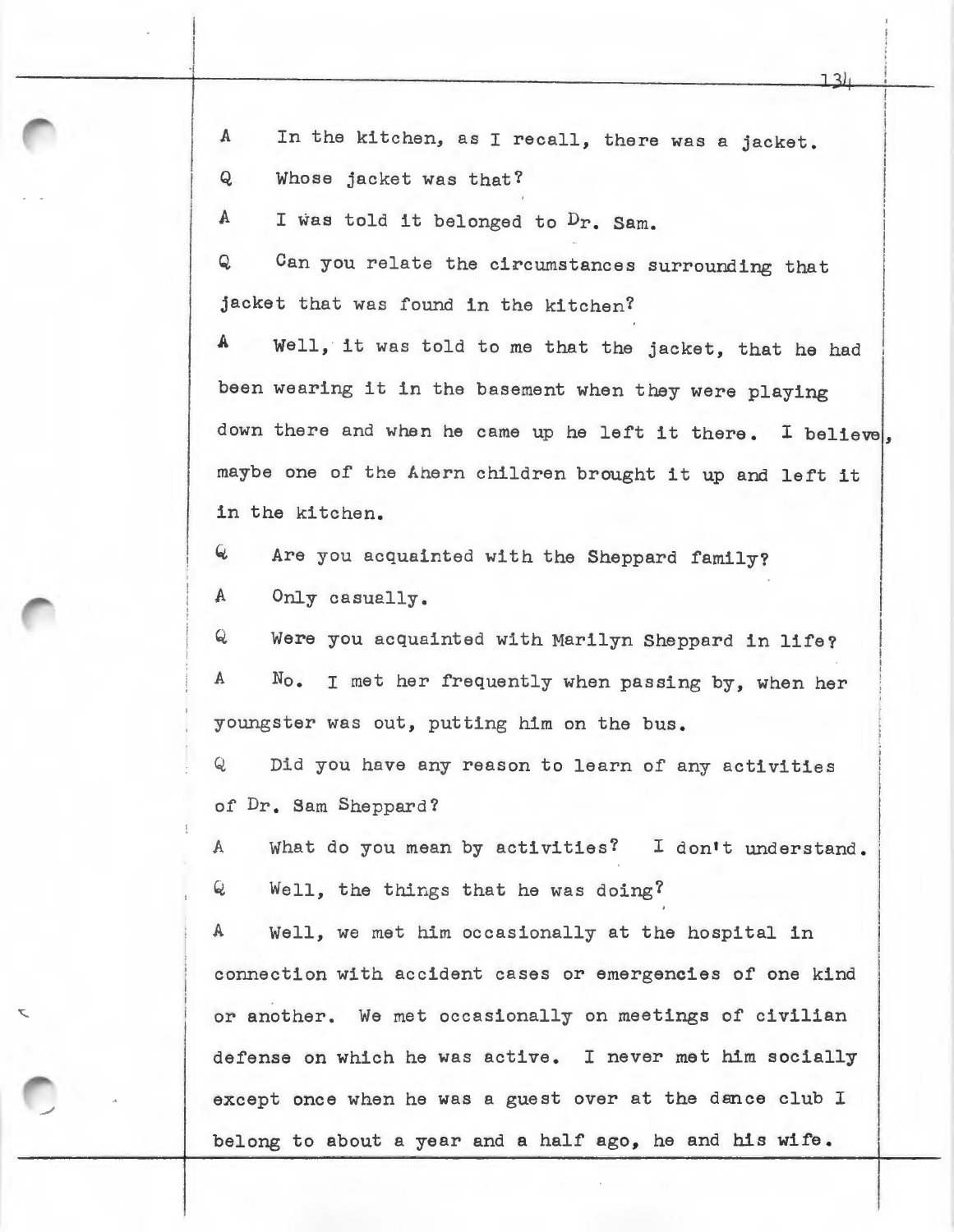Q Did you have or do you have knowledge of Dr. Sam Sheppard's disposition?

A Only what I have been able to learn from friends or acquaintances.

Q What is his general reputation?

A That he was a man of even temper and not inclined to have, he had a nice disposition and easy to get along with I am told.

Q Have you ever heard of anything to the contrary?

A Only rumors.

•

Q What, where were these rumors?

A I can't tell you where they came from. They just came. We tried to run some of them down and haven't been able to.

Q can you name what these rumors refer to in reference to Sam Sheppard ?

A Well, there were rumors that he and Mrs. Sheppard had had differences of opinion particularly on marital lines, that he was supposed to have made her angry about some attentions to some other women. That is strictly rumor. I have nothing to verify that.

Q Do you have any knowledge of the names of these other individuals?

The only one I know of is the one I read about in the A paper about the woman in California.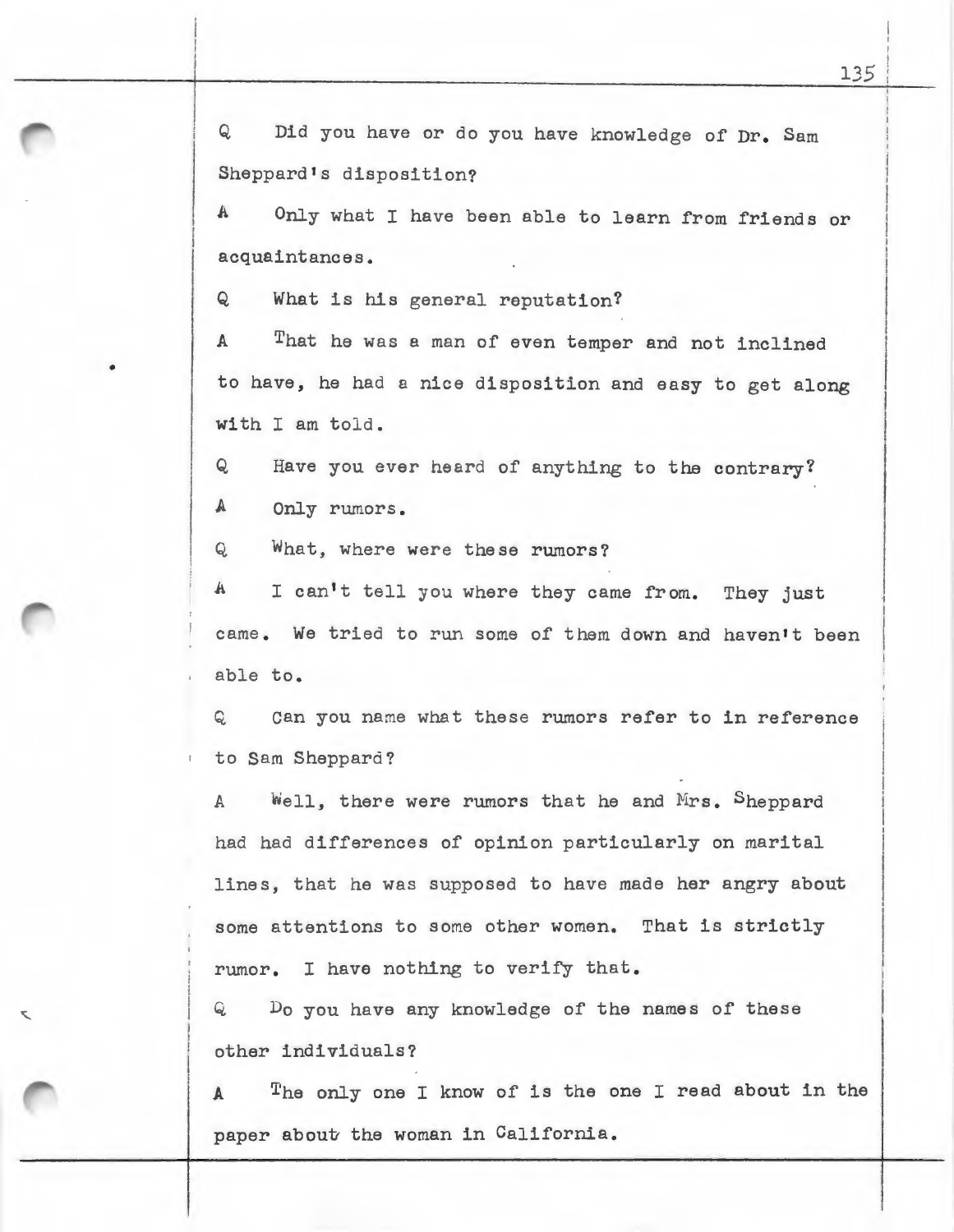$A$   $N_{\Omega}$ .

Q Are you acquainted or did you know Sue Hayes?

*A* Never met her.

Q Did you ever see her?

A I don't recall that I ever did, no.

Q The rumors came to you, were they about Susan Hayes? A Not directly. There has been a lot of rumors. People would call up at different times of the day and night and give me what they think is information. They won't tell me their name or anything. But the things they tell you, if you want to call them rumors --Q Did any of these rumors ever come to you before the

death of Marilyn Sheppard?

A No.

Q Have you any information as to a violent temper of Dr. Sam Sheppard?

A I have no knowledge of that myself, no.

Q Anybody ever say anything?

A I think I have heard rumors. I can't tell you where they came from.

Q Was this prior to Marilyn's death?

<sup>A</sup>No, after.

Q Since?

A Since her death.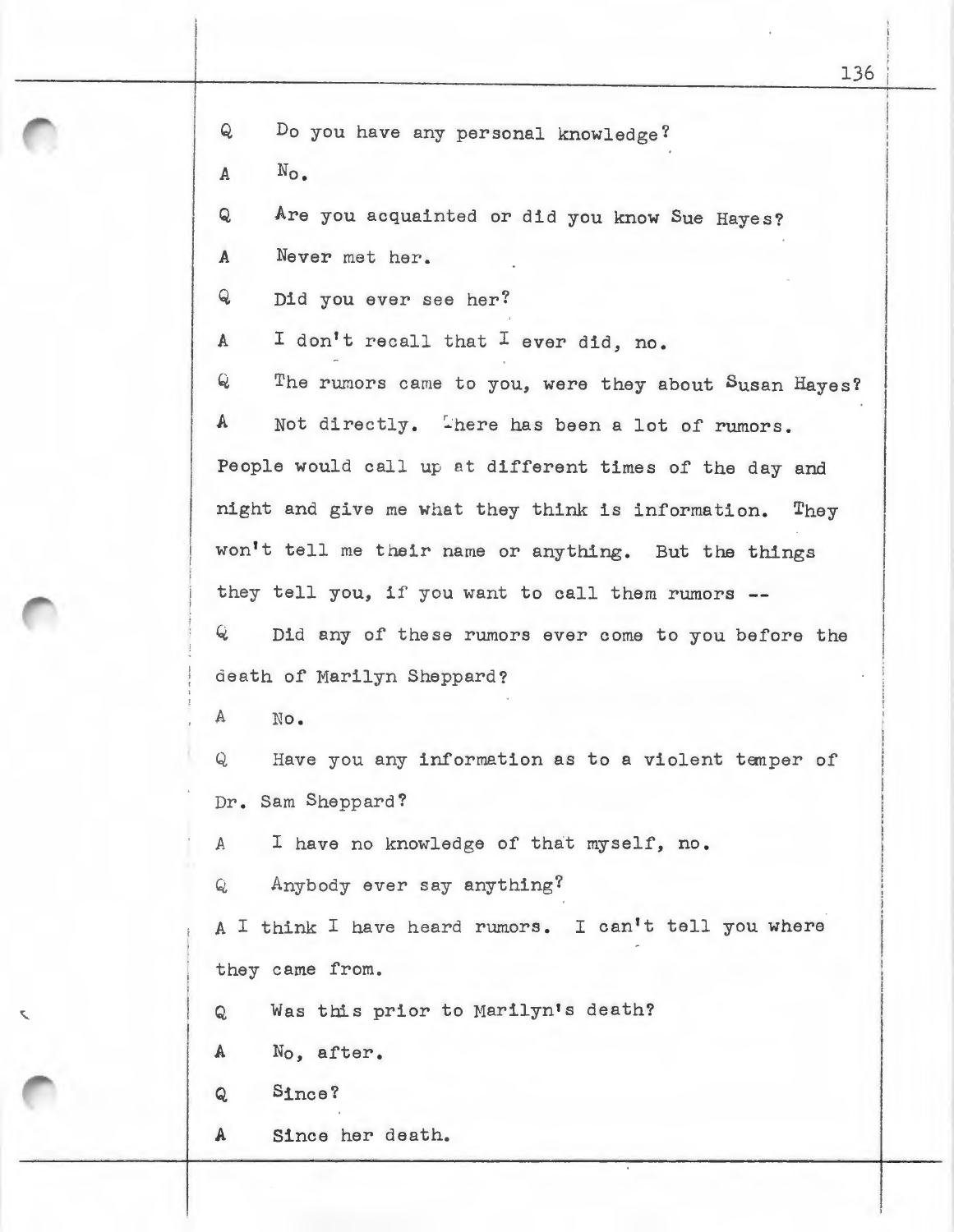$Q$  Did you learn of these rumors on Sunday, July 4th? *<sup>A</sup>*I believe it was later than that. I heard them different times after that. I don't recall on Sunday that I heard such rumors.

Q Do you have anything else to add?

I I

I I !<br>!<br>! i

> $A$   $N_0$ , except that I did read a couple of letters which you probably read, too. There was at some time or other-- Q Go ahead.

A difficulties in their married life. I believe in '51 she had ever. contemplated getting a divorce. I know ro thing about why.

 $4$  Do you know wnere these letters came from? A They were found among her letters in some of her files.

Q Who was the person that mailed them or sent them? A They were sent, as I recall, one was sent from Mrs. Dorothy Sheppard and I think one was from Steve.

<sup>6</sup> One letter was sent from Dorothy Sheppard and one was from Steve. Now, is Dorothy --

A Dorothy Sheppard is Richard's wife.

Q Dorothy Sheppard is Richard's wife?

I A That's right.

Q The contents of that letter was what?

A They were emploring her not to go through with her contemplated action, for the sake of the boy, along that I

!

i I I

I i '

I